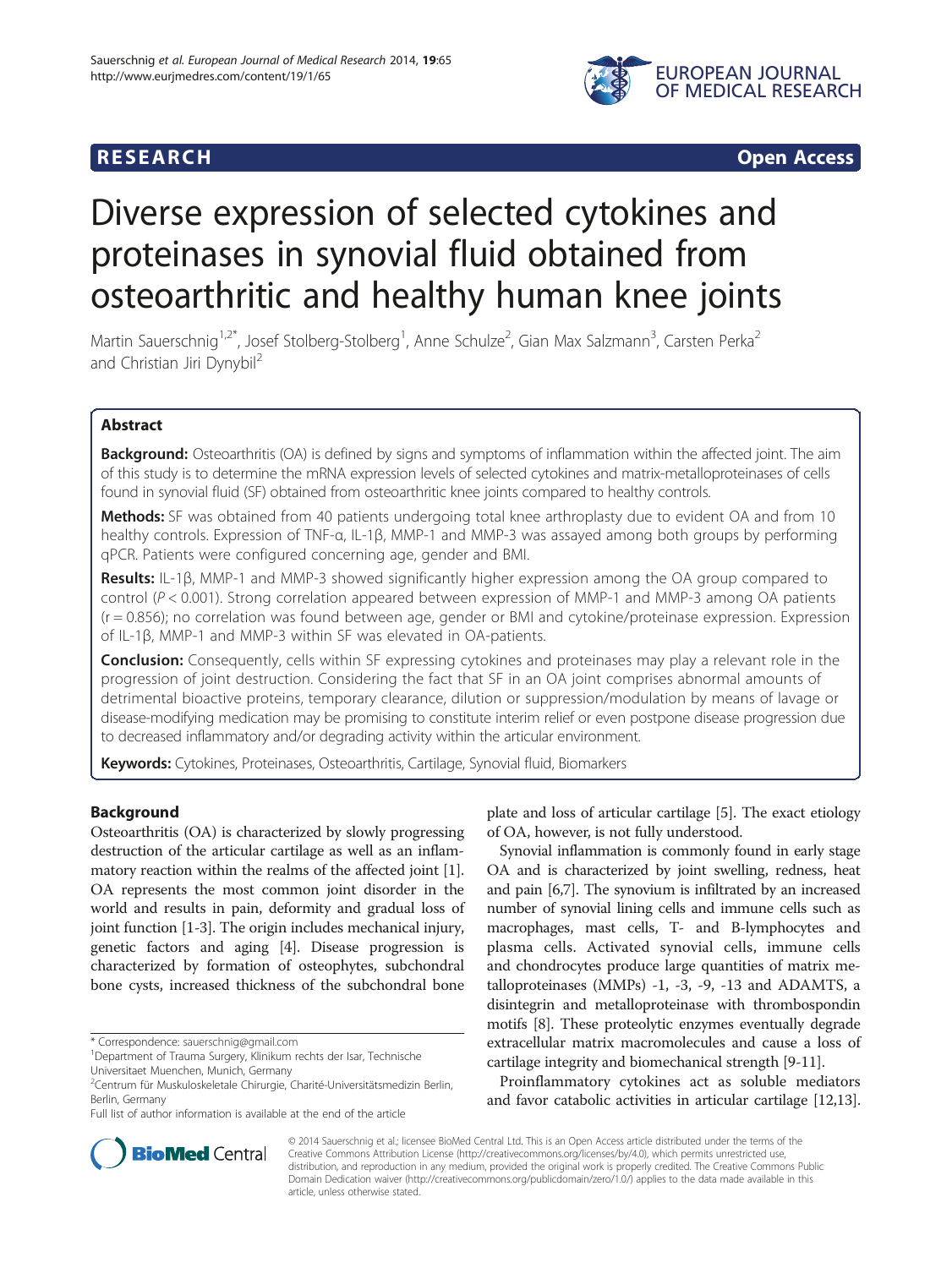<span id="page-1-0"></span>Cytokine production is associated with certain immune cells while their specific origin in OA, however, is still unclear [\[14\]](#page-4-0). The proinflammatory cytokines IL-1β and TNF-α are found in elevated concentration in synovial fluid (SF) and joint tissue of OA patients. Both activate the JNK, p38 MAPK and NF-κB signaling pathways in chondrocytes [[15,16](#page-4-0)]. They are capable of suppressing proteoglycan, collagen II and aggrecan expression while stimulating MMP expression and the production of further catabolic cytokines such as IL-6, IL-8, MCP-1 and CCL-5 [[17\]](#page-4-0).

OA is no longer understood as a disease merely caused by wear and tear but rather as an inflammatory process [[18\]](#page-4-0). Definition of baseline cytokine and proteinase levels and their mRNA concentration in SF of healthy and OA patients is crucial to evaluate the potential for diagnosing early OA using cytokines as biomarkers [\[19](#page-5-0)]. The objective of this study was to elucidate whether the cells in the SF are producing the detrimental proteins mentioned above. Thus, we aimed to quantify mRNA expression patterns of the main inflammatory mediators IL-1β and TNF-α and degradative enzymes MMP-1 and MMP-3 within synovial fluid of OA patients compared to healthy controls. Such information would further define the role of the mentioned cytokines and proteases within the complex cascades of incidental/progressive OA and could strengthen their potential as biomarkers and/or novel therapeutic targets.

# Methods

#### Patients and donors

Patient and donor characteristics are presented in Table 1. A total of 40 patients (18 females, 22 males) with clinically as well as radiographically-evident OA were included and SF was obtained prior to total knee arthroplasty (TKA). Furthermore, SF was obtained from a total of

|                        | Table 1 Osteoarthritis (OA) patient and control |  |  |
|------------------------|-------------------------------------------------|--|--|
| <b>characteristics</b> |                                                 |  |  |

|                 | <b>OA patients</b> | Control (donors) | Total            |
|-----------------|--------------------|------------------|------------------|
| Gender          |                    |                  |                  |
| Male            | 22                 | 6                | 28               |
| Female          | 18                 | 4                | 22               |
| Total           | 40                 | 10               | 50               |
| Age             |                    |                  |                  |
| Mean            | $67.88 + 10.56$    | $51.4 + 6.36$    | $64.58 + 11.86$  |
| Range           | 39 to 99           | 42 to 62         | 39 to 99         |
| Body Mass Index |                    |                  |                  |
| Mean            | $29.28 \pm 5.77$   | $25.26 + 1.93$   | $28.48 \pm 5.47$ |
| Range           | 21.1 to 44.2       | 22.2 to 28.3     | 21.1 to 44.2     |

Gender (male/female), age and body mass index (BMI) at the time of examination among OA patients and controls, mean ± SD. Significance provided within results section.

10 controls/donors (4 females, 6 males) with no history of joint surgery or any cartilage/OA-related disease, within 4 hours after death due to insult or atraumatic intracranial bleeding. SF harvesting among patients as well as controls was performed utilizing a sterile syringe with the needle injected into the knee joint using a standardized anterolateral portal, strictly avoiding hemarthrosis. Single incision arthrotomy allowed then for direct visualization of the knee joint and cartilage evaluation was performed by an experienced orthopedic surgeon in order to exclude the presence of OA.

The study was performed in accordance with the Declaration of Helsinki. Informed consent from each patient as well as approval from the local ethics committee was obtained prior to investigation (Ethics commission, Charité, Berlin, EA1/083/09).

#### RNA extraction

After centrifugation of SF from OA patients and controls directly after harvest, the cell-pellet was disrupted in RA-1 lysis buffer (Macherey-Nagel, Düren, Germany) and stored at −80°C until further analysis. Total RNA was then isolated from the cell-pellet yielded using the NucleoSpin RNA II® kit (Macherey-Nagel, Düren, Germany) according to the manufacturer's protocol.

#### Reverse transcription

A volume of 8 μl mRNA template, 1 μl 10 mM Deoxynucleotide-Mix (dNTP-Mix, Invitrogen Life Technologies, Paisley, UK) and 1 μl random primer (Invitrogen Life Technologies, Paisley, UK) was incubated for 5 minutes at 65°C in a thermocycler (Eppendorf, Hamburg, Germany) and then cooled down to 4°C. A total of 9.5 μl reaction mix consisting of 4 μl reaction buffer (M-MLV RT 5x Reaktionspuffer, Promega GmbH, Mannheim, Deutschland), 1 μl RNase inhibitor (RNase Inhibitor 40 U/μl, Promega GmbH, Mannheim, Deutschland) and  $4.5$   $\mu$ l H<sub>2</sub>O were added and incubated at 42°C for 2 minutes. After adding 1 μl of reverse transcriptase (M-MLV RT(H-) 200 U/μl, Promega GmbH, Mannheim, Deutschland), an incubation period of 50 minutes at 42°C was followed by 15 minutes at 70°C, producing the cDNA to be further analyzed via qPCR. After cooling to 4°C, residual RNA was eliminated using 1 μl of RNase (RNse H 250 U/μl, Promega GmbH, Mannheim, Deutschland) for 20 minutes at 37°C.

#### Quantitative polymerase chain reaction (qRT-PCR)

Expression profiles were assessed via qRT-PCR on an iCycler detection system (Bio-Rad, Munich, Germany) using SYBR Green (Applied Biosystems, Foster City, CA, USA) as a fluorescent reporter. Primers were designed by TIB MOLBIOL (Syntheselabor GmbH, Berlin, Germany) and tested with the Basic Local Alignment Search Tool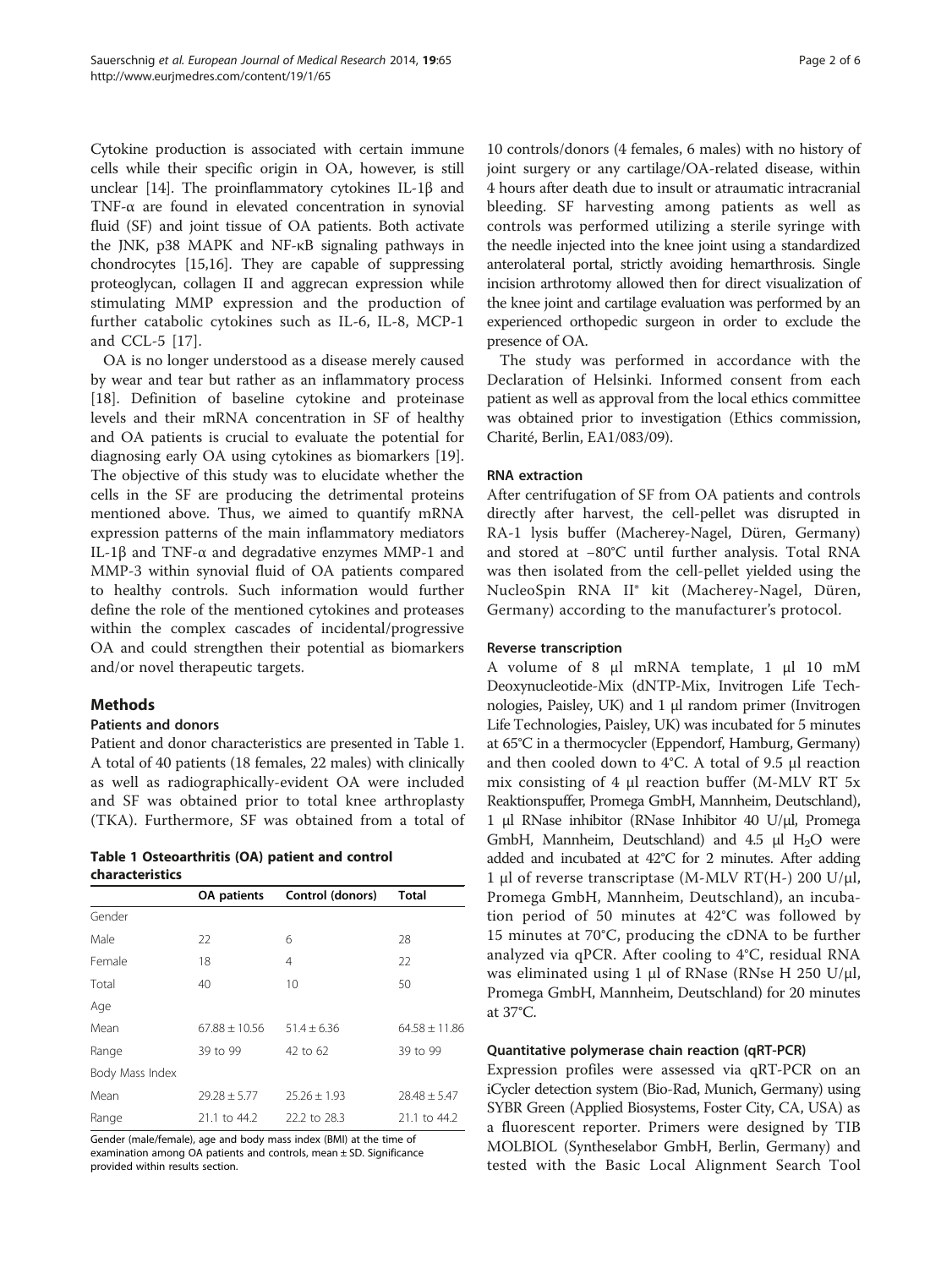(BLAST). The human primer sequences used were as follows:

IL-1β: 5′-CAGGGACAGGATATGGAGCAA-3′ (forward) 5′-GCAGACTCAAATTCCAGCTTGTTA-3′ (reverse) TNF-α: 5′-CTTCTCCTTCCTGATCGTGGC-3′ (forward) 5′-GGGTTTGCTACAACATGGGC-3′ (reverse)

MMP-1: 5′-CCGGTTTTTCAAAGGGAATAAGTA-3′ (forward)

5′-CGATATGCTTCACAGTTCTAGGGAA-3′ (reverse) MMP-3: 5′-AAACCCACCTTACATACAGGATTG-3′ (forward)

5′-AAGTCTCCATGTTCTCTAACTGCA-3′ (reverse) GAPDH: 5′-CATGTTCGTCATGGGTGTG-3′ (forward) 5′-GGCAGTGATGGCATGGACTG-3′ (reverse)

The 25 μl reaction-mix consisted of 1.0 μl cDNA template, 12.5 μl iQ Supermix (Bio-Rad, Munich, Germany), 0.5 μl primer forward (10 μM), 0.5 μl primer reverse (10 μM), 1.0 μl SYBR-Green (Applied Biosystems, Foster City, CA, USA) and 9.5 μl DNase-free water. iCycler settings involved activation of the polymerase reaction at 95°C (15 minutes), followed by 38 cycles of denaturation at 94°C (30 seconds), primer annealing at 59°C according to primer-specific requirements (40 seconds), elongation at 72°C (30 seconds) and fluorescence detection at 80°C (15 seconds). GAPDH was used as an internal control and all reactions were performed in triplicates followed by a specific melting curve analysis of each assay at 60°C to 95°C (30 seconds). Quantification of mRNA expression was assessed by the 2-  $\triangle \triangle CT$  method [\[20\]](#page-5-0).

# **Statistics**

The major determinant for outcome comparison was the expression level of the targeted cytokines and proteases according to the groups described above. Statistical analysis was performed using the software package SPSS version 17 (SPSS Inc., Chicago, IL, USA). All data were tested for normal distribution using the Kolmogorov-Smirnov test. The Mann-Whitney U-test was performed to assess differences in expression levels between groups corrected for cofounding variables (age, gender, BMI). Furthermore, Fisher's exact test was conducted to compare the frequency of detectable expressions between the groups. To control the family-wise error rate, the Bonferroni correction was applied. Unless stated otherwise, descriptive results were demonstrated as the mean ± standard deviation (SD). Significance was set at  $P < 0.05$ for all tests.

# Results

#### Participant characteristics

An overview of participant characteristics is given in Table [1](#page-1-0). All patients showed clinically and radiographicallyevident knee OA. Controls showed no history of kneerelated pathologies and there was no intraarticular, no ligamentous and particularly no meniscal or cartilage pathology to be found in any control knee joint and the surrounding soft tissues were also without pathological findings. There was a significant overall group difference for age and BMI ( $P < 0.05$ ) between groups.

#### qPCR outcome

IL-1β, MMP-1 and MMP-3 showed significantly higher expression levels among the OA group compared to the control  $(P < 0.001)$  while TNF- $\alpha$  expression differences never reached the level of significance ( $P = 0.077$ ). Median and interquartile ranges (IQR: 25th to 75th percentile) are reported to depict differences in distribution of MMP-1, MMP-3, IL-1β and TNF-α between patients and donors/ controls and an overview is given in Table 2.

Frequency of detectable expression was 85.4% (OA) versus 0% (control) for MMP-1, 97.6% (OA) versus 12.5% (control) for MMP-3, 95.1% (OA) versus 25.0% (control) for IL-1β and 95.1% (OA) versus 37.5% (control) for TNF-α; the corresponding bar charts are given in Figure [1](#page-3-0).

Furthermore, a strong correlation appeared between expression levels of MMP-1 and MMP-3 among OA patients  $(r = 0.856)$  while no such correlation was found between age, gender or BMI and the expression levels investigated.

# **Discussion**

Inflammation plays a pivotal role in the pathogenesis of OA [[4\]](#page-4-0). However, the cellular origin of inflammatory mediators and catabolic enzymes remains an area of speculation [\[14](#page-4-0)]. The aim of this study was to quantify and compare inflammatory and degradative markers on mRNA levels in cells floating in the SF of OA patients and healthy controls. The selection of TNF-α, IL-1β, MMP-1 and MMP-3 represents well-established inflammatory

Table 2 Expression levels in osteoarthritis (OA) patients and controls

|              |          | Median | Interquartile range |        | P-value |
|--------------|----------|--------|---------------------|--------|---------|
|              |          |        | 25                  | 75     |         |
| MMP-1        | OA SE    | 1.48   | 0.71                | 3.77   | < 0.001 |
|              | Donor SE | < 0.01 | < 0.01              | < 0.01 |         |
| $MMP-3$      | OA SE    | 3.78   | 1.49                | 8.64   | < 0.001 |
|              | Donor SE | < 0.0  | < 0.01              | < 0.01 |         |
| $IL-1\beta$  | OA SE    | 1.41   | 0.72                | 4.09   | < 0.001 |
|              | Donor SF | < 0.01 | < 0.01              | 1.91   |         |
| $TNF-\alpha$ | OA SE    | 2.57   | 1.22                | 5.59   | 0.077   |
|              | Donor SF | < 0.01 | < 0.01              | 6.27   |         |

Detectable expression levels of MMP-1, MMP-3, IL-1β and TNF-α within synovial fluid (SF) yield from affected patients (OA) and controls. Median and interquartile ranges (IQR: 25th to 75th percentile) are reported to depict differences in distribution.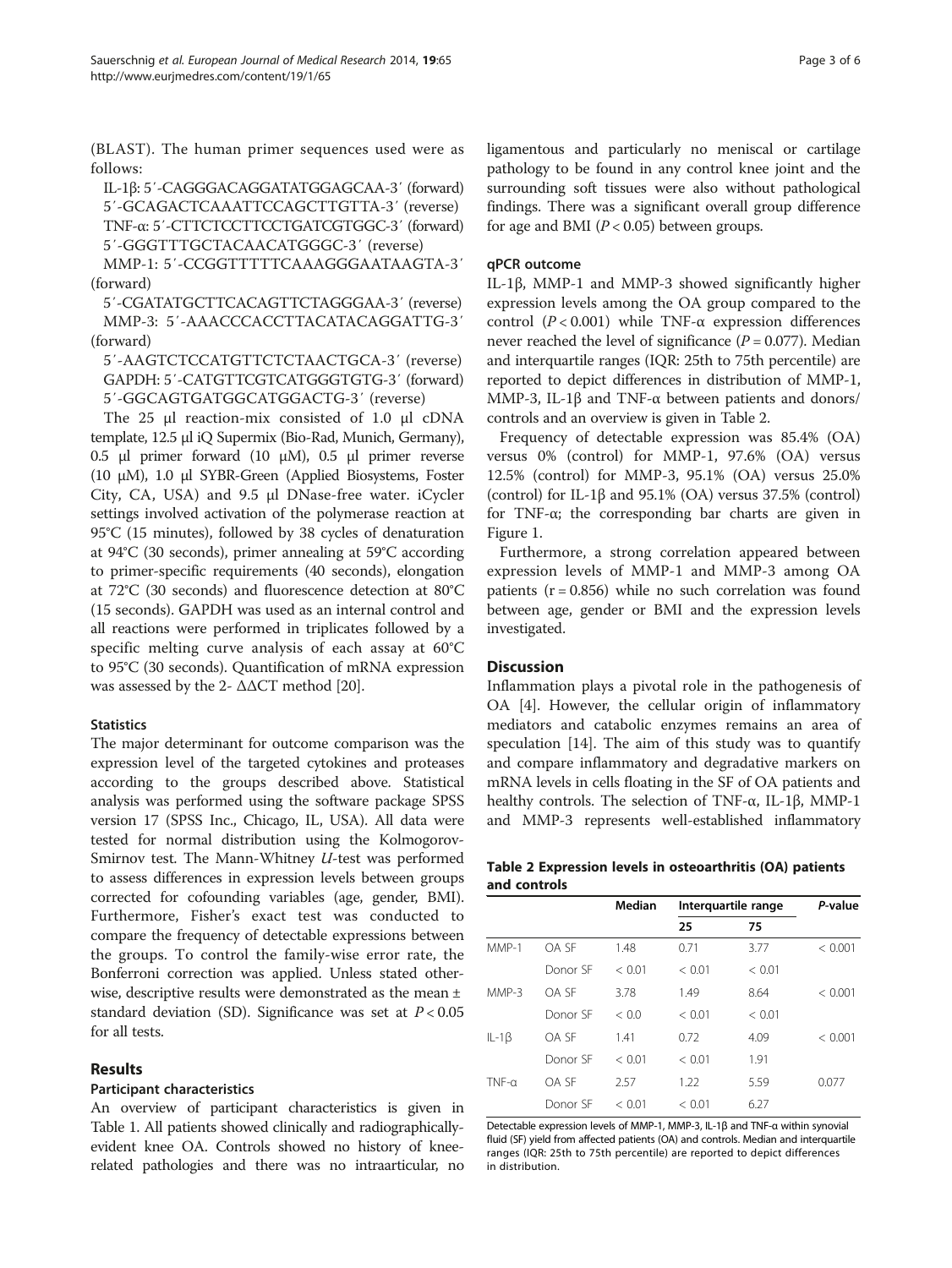<span id="page-3-0"></span>

mediators and catabolic proteinases in OA [[15,18\]](#page-4-0). The present study demonstrates that there is significantly more IL-1β, MMP-1 and MMP-3 mRNA transcribed in SF cells of OA patients compared to healthy controls. The mean age of OA patients was slightly older compared to the donor group and older age could lead to a different onset of inflammatory response. Furthermore, there was a difference in mean BMI comparing OA patients and donors. Higher BMI causes higher joint load and one could imagine that this might interfere with the inflammatory response of the investigated joints. However, the immense differences between the two groups concerning frequencies of detectable expression of IL-1β, MMP-1 and MMP-3 are not likely to be caused by the slight differences of patient age or BMI.

Increased levels of active IL-1β have already been found in SF of OA patients using ELISA [[21-24](#page-5-0)]. Similar findings were made analyzing OA cartilage and synovial tissue using immunohistochemistry [\[25](#page-5-0)-[27\]](#page-5-0). To our knowledge, this is the first study to analyze mRNA levels of IL-1β in SF cells of OA patients. Our data demonstrate a high inflammatory activity of SF cells via IL-1β. However, it is not clear to what extent these cells act synergistically with cells within the synovial tissue and cartilage. Furthermore, IL-1β's mRNA still has to be translated and IL-1β's inflammatory potential is influenced by the presence of IL-1β-converting enzyme, allocation of suitable receptors and other inflammatory processes. Our analysis of TNF- $\alpha$  mRNA concentration showed a wide range of results within the group of healthy controls and no significant difference to our OA group  $(P = 0.077)$ .

Although TNF- $\alpha$  is accepted as one of the two most important inflammatory cytokines in OA today, conflicting reports are found in the literature. Early studies showed highly inconsistent levels of TNF-α expression in SF and synovial tissue of OA patients [\[24,28-30\]](#page-5-0). Furthermore, TNF-α levels in SF significantly correlate with clinical symptoms but not with radiographic findings of OA [[31\]](#page-5-0). An answer to these contrary reports might be variations in number and susceptibility of chondrocyte TNF-α receptors, the presence of soluble TNF-α receptors and activity of TNF-α-converting enzymes [[24](#page-5-0)]. Alternatively, TNF-α-expressing cells such as macrophages could mainly be localized in the synovial tissue [[32](#page-5-0)].

IL-1β and TNF-α stimulate the production of cartilagedegrading enzymes [[33,34\]](#page-5-0). As such, MMPs are of particular interest because they are considered as the major degradative enzymes in OA [[11](#page-4-0)]. Augmented MMP levels were found in SF of OA patients and they are expressed by lining cells, neutrophils, macrophages and chondrocytes in the synovial tissue [\[35](#page-5-0)-[38](#page-5-0)]. Moreover, our data indicate that a significant amount of MMPs is present within the synovial fluid. Again, it is not clear whether these MMPs are produced by cells in the surrounding tissues or by cells within SF. First and foremost, our data indicate that cells in the SF are significant contributors. Thus, this study gives valuable information about potential treatment options including replacement of SF. Arthroscopic joint irrigation has been reported to cause significant release of pain in early studies. Livesely and colleagues showed more pain relief after arthroscopic lavage and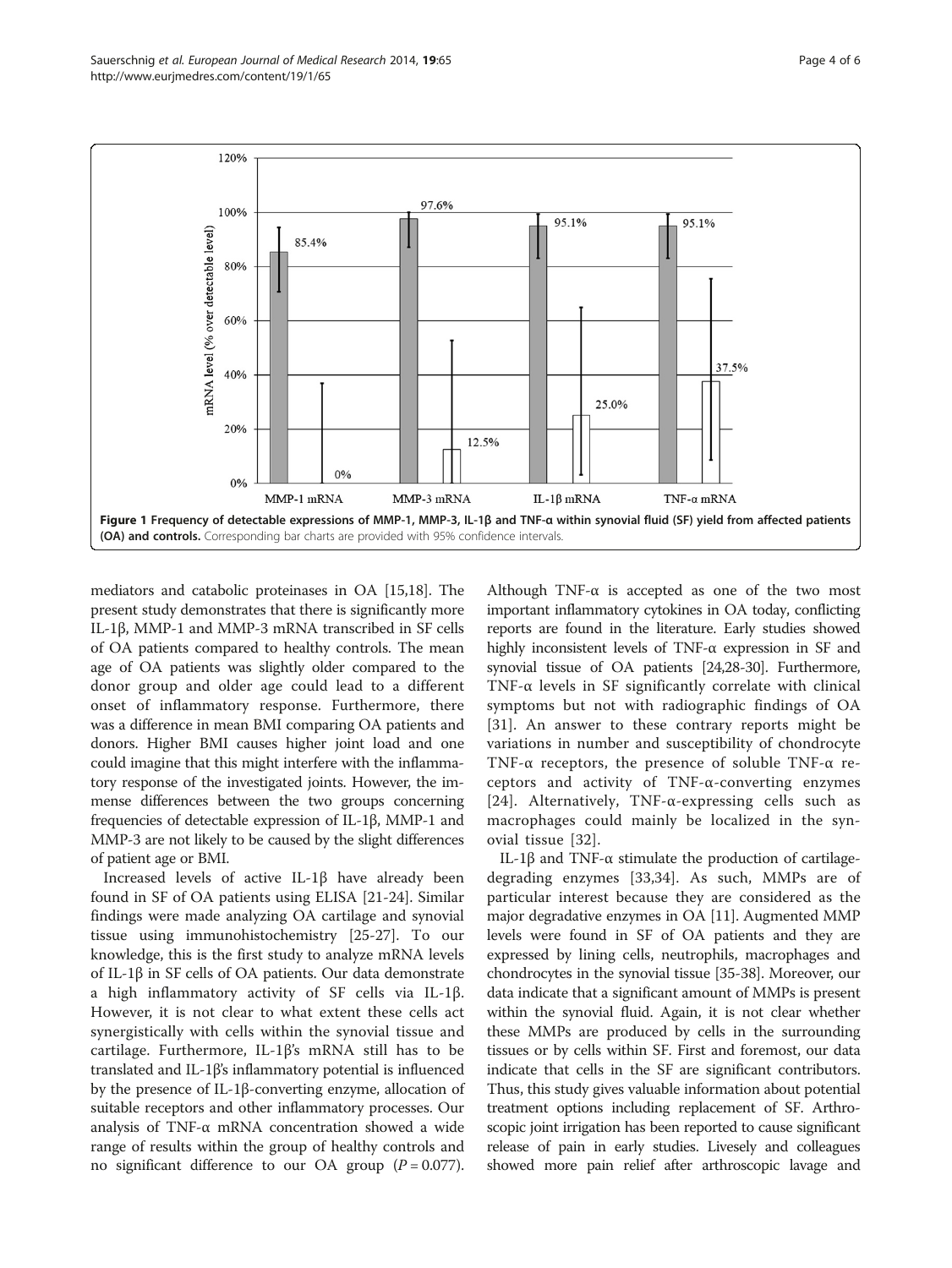<span id="page-4-0"></span>physiotherapy compared to physiotherapy alone [\[39\]](#page-5-0). In contrast, Moseley and co-workers showed no difference between arthroscopic irrigation and sham operations of OA knee joints, nor regarding pain or function [[40](#page-5-0)]. However, patients in the latter study were predominantly male and younger than our cohort leading to the thought that only certain patients may profit from arthroscopic irrigation. Removing inflamed SF at an early OA stage might inhibit the start of the self-escalating inflammatory cycle whereas joint lavage of late-stage OA might have no or only mild/temporary effects.

Early diagnosis of OA presents another clinical challenge and is crucial for disease prevention. Conventional diagnostic tools such as radiographic and magnetic resonance imaging (MRI) showed limited sensitivity or are time-consuming and expensive [\[41\]](#page-5-0). Analysis of cartilage matrix molecules in body fluids is still only used as research tool and gene expression profiles in peripheral blood leukocytes showed ambivalent cytokine levels [4,[42](#page-5-0)]. Alam and colleagues successfully showed in a canine animal model that biomarkers in SF such as tartrate-resistant acid phosphatase, MMP-2, and tissue inhibitor of MMP-2 can be used for diagnosis of early OA [[43](#page-5-0)]. Another canine animal model by Garner and co-workers showed high sensitivity and specificity of IL-8 and monocyte chemoattractant protein-1 in SF to surgically-induced OA. Our data show that mRNA of IL-1β, MMP-1 and -3 in SF is a sensitive indicator for symptomatic OA [[44\]](#page-5-0). Further research should evaluate whether these markers are also able to detect early or non-symptomatic OA and whether they can function as a prognostic tool.

# Conclusion

Our findings show that SF of OA patients contains cells that actively promote inflammation via expression of proinflammatory mediators and joint-degrading enzymes. Although origin and type of cells still have to be investigated, this may offer an explanation as to why removal of OA SF can cause OA symptom relief. Furthermore, qPCR-based analysis of SF might offer a promising diagnostic tool and the data presented here lead to speculation towards potential pharmacologic OA intervention on a biological basis.

#### Abbreviations

OA: osteoarthritis; mRNA: messenger ribonucleic acid; SF: synovial fluid; TNF: tumor necrosis factor; IL: interleucin; MMP: matrix metalloproteinase; qPCR: quantitative polymerase chain reaction; BMI: body mass index; JNK: c-Jun N-terminal kinase; MAPK: Mitogen-activated protein kinase; NF-κB: nuclear factor 'kappa-light-chain-enhancer' of activated B-cells; MCP: monocyte chemotactic protein; CCL: chemokine ligand; dNTP: desoxy ribonukleotide triphosphate; RT: reverse transcriptase; cDNA: complementary desoxyribonucleic acid; BLAST: Basic Local Alignment Search Tool; GAPDH: glyceraldehyde 3-phosphate dehydrogenase; ELISA: enzyme linked immunosorbent assay; MRI: magnetic resonance imaging.

#### Competing interests

The authors declare that they have no competing interests.

#### Authors' contributions

All authors were involved in drafting the article or revising it critically for important intellectual content, and all authors approved the final version to be published. MS had full access to all the data in the study and takes responsibility for the integrity of the data and the accuracy of the data analysis.

#### Author details

1 Department of Trauma Surgery, Klinikum rechts der Isar, Technische Universitaet Muenchen, Munich, Germany. <sup>2</sup>Centrum für Muskuloskeletale Chirurgie, Charité-Universitätsmedizin Berlin, Berlin, Germany. <sup>3</sup>Department of Orthopaedic and Trauma Surgery, Albert-Ludwigs University Freiburg, Freiburg im Breisgau, Germany.

#### Received: 28 October 2014 Accepted: 14 November 2014 Published online: 29 November 2014

#### References

- 1. Loeser RF, Goldring SR, Scanzello CR, Goldring MB: Osteoarthritis: a disease of the joint as an organ. Arthritis Rheum 2012, 64:1697–1707.
- 2. Arden N, Nevitt MC: Osteoarthritis: epidemiology. Best Pract Res Clin Rheumatol 2006, 20:3–25.
- 3. Zhang Y, Jordan JM: Epidemiology of osteoarthritis. Clin Geriatr Med 2010, 26:355−+.
- 4. Goldring MB, Goldring SR: Osteoarthritis. J Cell Physiol 2007, 213:626-634.
- 5. Burr DB: Anatomy and physiology of the mineralized tissues: role in the pathogenesis of osteoarthrosis. Osteoarthritis Research Society 2004, 12(Suppl A):S20–S30.
- 6. Benito MJ, Veale DJ, Fitzgerald O, van den Berg WB, Bresnihan B: Synovial tissue inflammation in early and late osteoarthritis. Ann Rheum Dis 2005, 64:1263–1267.
- 7. Ayral X, Pickering EH, Woodworth TG, Mackillop N, Dougados M: Synovitis: a potential predictive factor of structural progression of medial tibiofemoral knee osteoarthritis - results of a 1 year longitudinal arthroscopic study in 422 patients. Osteoarthr Cartil 2005, 13:361–367.
- 8. Sellam J, Berenbaum F: The role of synovitis in pathophysiology and clinical symptoms of osteoarthritis. Nat Rev Rheumatol 2010, 6:625–635.
- 9. Cawston TE, Wilson AJ: Understanding the role of tissue degrading enzymes and their inhibitors in development and disease. Best Pract Res Clin Rheumatol 2006, 20:983–1002.
- 10. Plaas A, Osborn B, Yoshihara Y, Bai Y, Bloom T, Nelson F, Mikecz K, Sandy JD: Aggrecanolysis in human osteoarthritis: confocal localization and biochemical characterization of ADAMTS5 - hyaluronan complexes in articular cartilages. Osteoarthr Cartil 2007, 15:719–734.
- 11. Rengel Y, Ospelt C, Gay S: Proteinases in the joint: clinical relevance of proteinases in joint destruction. Arthritis Res Ther 2007, 9(5):221.
- 12. Goldring SR, Goldring MB: The role of cytokines in cartilage matrix degeneration in osteoarthritis. Clin Orthop Relat Res 2004, (427 Suppl):S27-S36.
- 13. Goldring MB, Berenbaum F: The regulation of chondrocyte function by proinflammatory mediators - Prostaglandins and nitric oxide. Clin Orthop Relat Res 2004, (427 Suppl):S37–S46.
- 14. de Lange-Brokaar BJE, Ioan-Facsinay A, van Osch GJVM, Zuurmond AM, Schoones J, Toes REM, Huizinga TWJ, Kloppenburg M: Synovial inflammation, immune cells and their cytokines in osteoarthritis: a review. Osteoarthritis Cartilage 2012, 20:1484–1499.
- 15. Goldring MB, Otero M, Tsuchimochi K, Ijiri K, Li Y: Defining the roles of inflammatory and anabolic cytokines in cartilage metabolism. Ann Rheum Dis 2008, 67:75–82.
- 16. Kobayashi M, Squires GR, Mousa A, Tanzer M, Zukor DJ, Antoniou J, Feige U, Poole AR: Role of interleukin-1 and tumor necrosis factor a in matrix degradation of human osteoarthritic cartilage. Arthritis Rheum 2005, 52:128–135.
- 17. Kapoor M, Martel-Pelletier J, Lajeunesse D, Pelletier J-P, Fahmi H: Role of proinflammatory cytokines in the pathophysiology of osteoarthritis. Nat Rev Rheumatol 2011, 7:33–42.
- 18. Pelletier JP, Martel-Pelletier J, Abramson SB: Osteoarthritis, an inflammatory disease - Potential implication for the selection of new therapeutic targets. Arthritis Rheum 2001, 44:1237–1247.